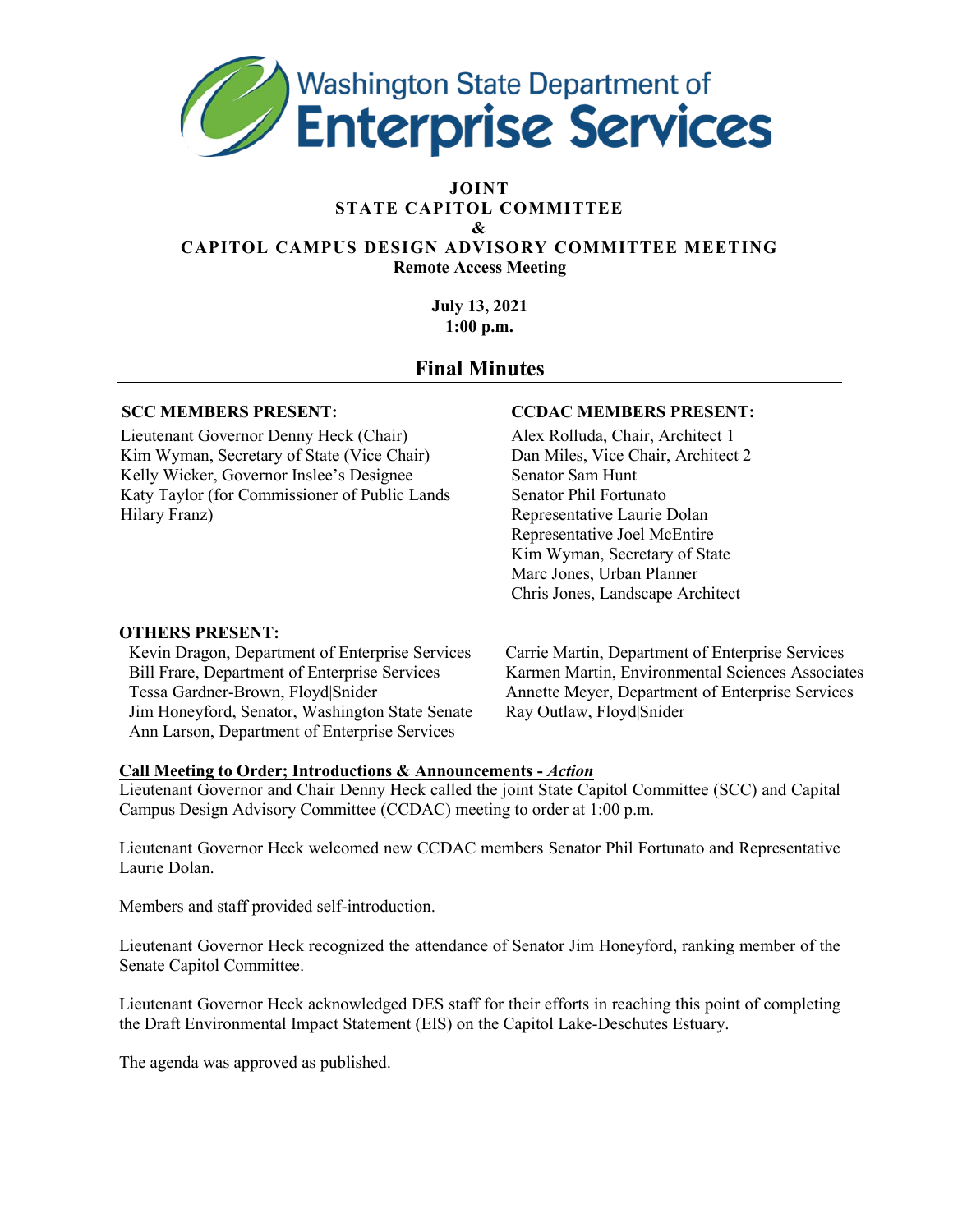Lieutenant Governor Heck advised that the joint meeting serves as an informational briefing for both committees on the Draft EIS. No public comment period will be provided during the meeting. For those community members interested in providing comments on the Draft EIS, DES welcomes all comments in a form that enables comments to be included within the official record. Specific instructions on how to submit comments are available at the project website at www.capitollakedeschutesestuaryeis.org. Additional comments can be offered during an online public hearing scheduled on July 27, 2021.

#### **Capitol Lake-Deschutes Estuary, Draft Environmental Impact Statement (EIS) –** *Informational*

Lieutenant Governor Heck recognized Carrie Martin, Environmental Planner and Project Manager for the Capitol Lake-Deschutes Estuary EIS.

Manager Martin introduced three members of the consultant team. Tessa Gardner-Brown is a Senior Environmental Planner and the Project Manager for the EIS Team with Floyd|Snider. Ray Outlaw with Floyd|Snider is a Senior Engagement and Environmental Planner and serves as the Deputy Project Manager and the Outreach and Engagement Lead for the project. Karmen Martin is a Senior Environmental Planner with Environmental Science Associates.

Ms. Gardner-Brown thanked members for their willingness to attend the joint meeting to receive the key findings of the Draft EIS. The body of work will support decision-making to implement a long-term solution for management of the Capitol Lake system. The presentation will cover information on the key findings of the Draft EIS including work that was conducted by the interdisciplinary project team. Ms. Gardner-Brown outlined the presentation agenda and introduced Ray Outlaw.

#### *Katy Taylor joined the meeting.*

Mr. Outlaw described the project area as the 260-acre Capitol Lake managed by DES under a long-term lease with the Department of Natural Resources that will expire in 2028. The project area extends to the northern point of West Bay and Budd Inlet. West Bay is not managed by DES; however, project actions may occur in West Bay and, as a result, was included in the project area. Parks and public spaces adjacent to Capitol Lake are included in the project area, as well as the Capitol Lake basin extending from the south end of Tumwater Falls in the City of Tumwater to the north end of 5<sup>th</sup> Avenue in the City of Olympia. The project area does not extend upstream of Tumwater Falls and into the Deschutes River; however, the Draft EIS recognizes changes upstream in the watershed could affect conditions in the project area because of the interconnectiveness of the system.

DES has been working on the Draft EIS project since 2018 during Phase 2. Phase 1 long-term planning began in 2016 and resulted in the establishment of shared goals. The goals were identified by all stakeholders. The goals are common across all alternatives to enable an unbiased evaluation of very different alternatives. Additionally, stakeholders agreed the Preferred Alternative must demonstrate economic and environmental sustainability.

Many elements are common to all the action alternatives. Action alternatives refer collectively to the Managed Lake, Estuary, and Hybrid Alternatives. A No Action Alternative was included to serve as a baseline comparison. Initial dredging would be required for construction of all the action alternatives. Initial dredge materials would be beneficially reused in other areas of the lake basin to construct habitat. The reuse of dredge materials represents a considerable cost savings compared to disposal. All action alternatives also require maintenance dredging and those activities would vary by location and frequency.

The action alternatives include boardwalks in the Middle and South Basins, a boat launch at Marathon Park for hand-carried watercraft, upgrading of the Interpretive Center dock, a pedestrian bridge along 5<sup>th</sup>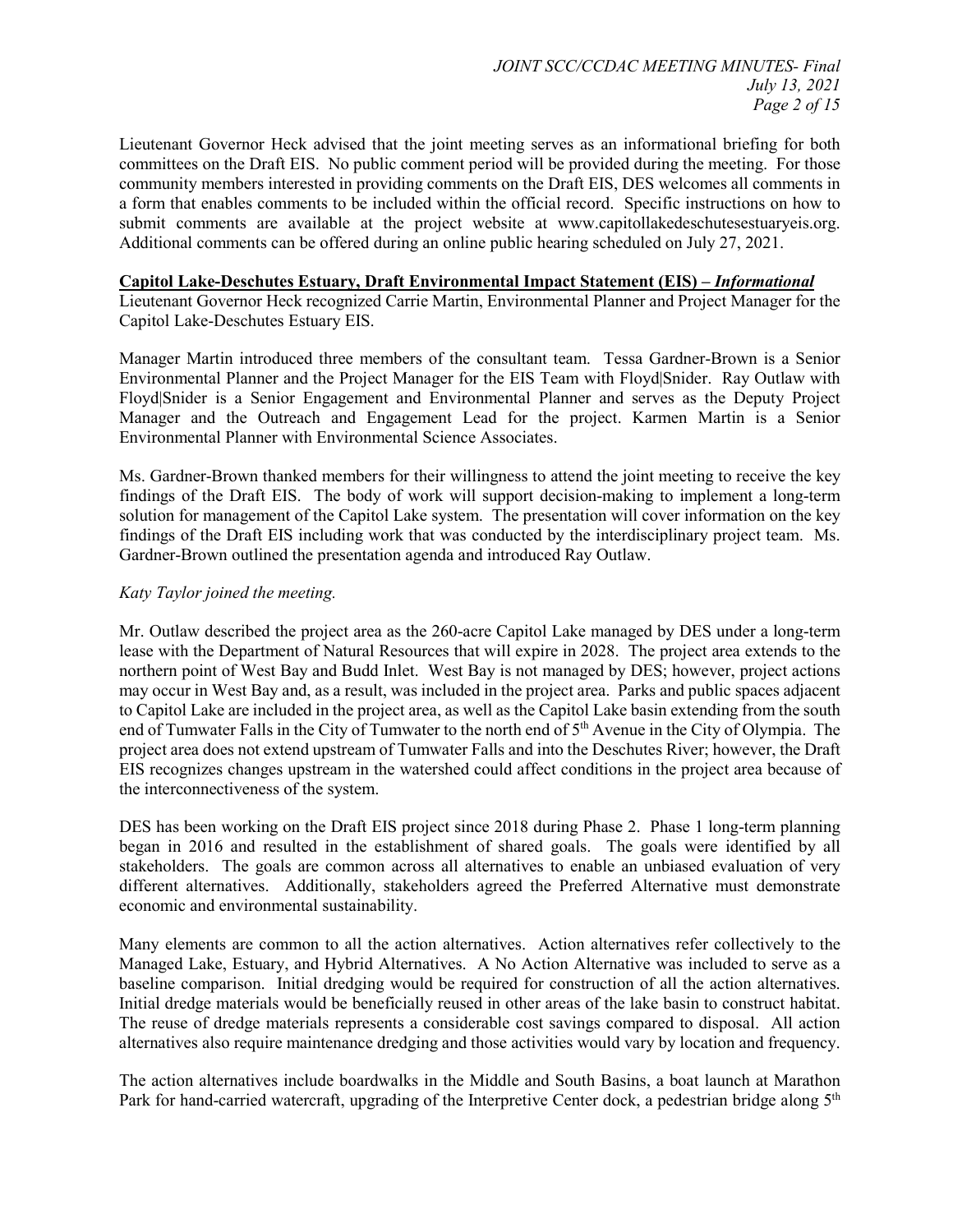Avenue to support multimodal access, and decontamination stations to prevent the spread of invasive species. Swimming facilities are not included as they do not align with the mission of DES; however, swimming facilities could be added to the agency's mission in the future. A former swimming facility in Capitol Lake was operated from 1964 to 1986 by the City of Olympia. The project does not preclude a local parks department from negotiating a lease to operate swimming facilities in Capitol Lake should water quality conditions be suitable following an environmental review.

The Managed Lake Alternative retains the  $5<sup>th</sup>$  Avenue Dam and its existing configuration but would be overhauled significantly to extend its serviceable life. The reflecting pool within the North Basin would be maintained and active recreational use would be restored in the area. Sediment would be managed during an initial construction dredging with recurring maintenance dredging in the North Basin only. Sediment from construction dredging would be used to create habitat areas in the Middle Basin to support and improve ecological functions and habitat complexity and diversity. Sediment would continue to accumulate and over time would promote a transition to freshwater wetlands in the South and Middle Basins. The alternative includes boardwalks, a pedestrian bridge, and a dock and boat launch for community use.

The Estuary Alternative removes the 5<sup>th</sup> Avenue Bridge to create a 500-foot wide opening to reintroduce better hydrology to the basin and return the area to estuarine conditions where saltwater from Budd Inlet would meet freshwater from the Deschutes River. Sediment would be managed through initial construction dredging in the basin with maintenance dredging in West Bay. Dredge materials from the construction dredging would be used to create habitat areas in the Middle and North Basins to promote ecological diversity. Tide flats would be the predominant habitat site. The alternative includes boardwalks, a pedestrian bridge, and a dock and boat launch for community use. The alternative includes stabilization along the entire length of Deschutes Parkway to avoid undercutting or destabilization from tidal flow. The alternative includes upgrading existing utilities and other infrastructure.

The Hybrid Alternative is similar in many ways to the Estuary Alternative and would remove the  $5<sup>th</sup>$ Avenue Dam to create a 500-foot wide opening. The alternative includes boardwalks, a pedestrian bridge, dock and boat launch for community use, stabilization of Deschutes Parkway, and upgrades to utilities. Better hydrology would be restored to the western portion of the North, Middle, and South Basins. Within the North Basin, a 2,600 foot length barrier wall would be constructed with a walkway on top to create a 45-acre saltwater reflecting pool adjacent to Heritage Park. A freshwater reflecting pool was also evaluated and is documented in the Draft EIS. Construction and maintenance of the smaller reflecting pool combined with the restored estuarine conditions creates the Hybrid Alternative. Sediment would be managed through initial construction dredging in the basin with recurring maintenance dredging in West Bay.

Tidal conditions within the Estuary and Hybrid Alternatives are similar to Budd Inlet. To determine the amount of time the North Basin would be filled with water, the project team developed an innovation curve to identify the amount of time the North Basin would be covered by water. The analysis revealed North Basin would be covered by water at varying depths approximately 80% of the time. Other information in the form of charts illustrate tide fluctuations by season with representative winter, summer, and fall days. Based on the analysis, the largest periods of low tide and exposed tide flats would occur during the day in summer and during the night in winter.

Marc Daily asked how the beneficial use of dredge materials was considered with respect to the presence of invasive New Zealand mudsnails. Ms. Gardner-Brown explained that the beneficial use is essentially reusing dredged sediments. According to guidance from regulatory agencies, as long as sediment is reused within the basin, it would entail an allowable beneficial reuse as it would not be spreading the material to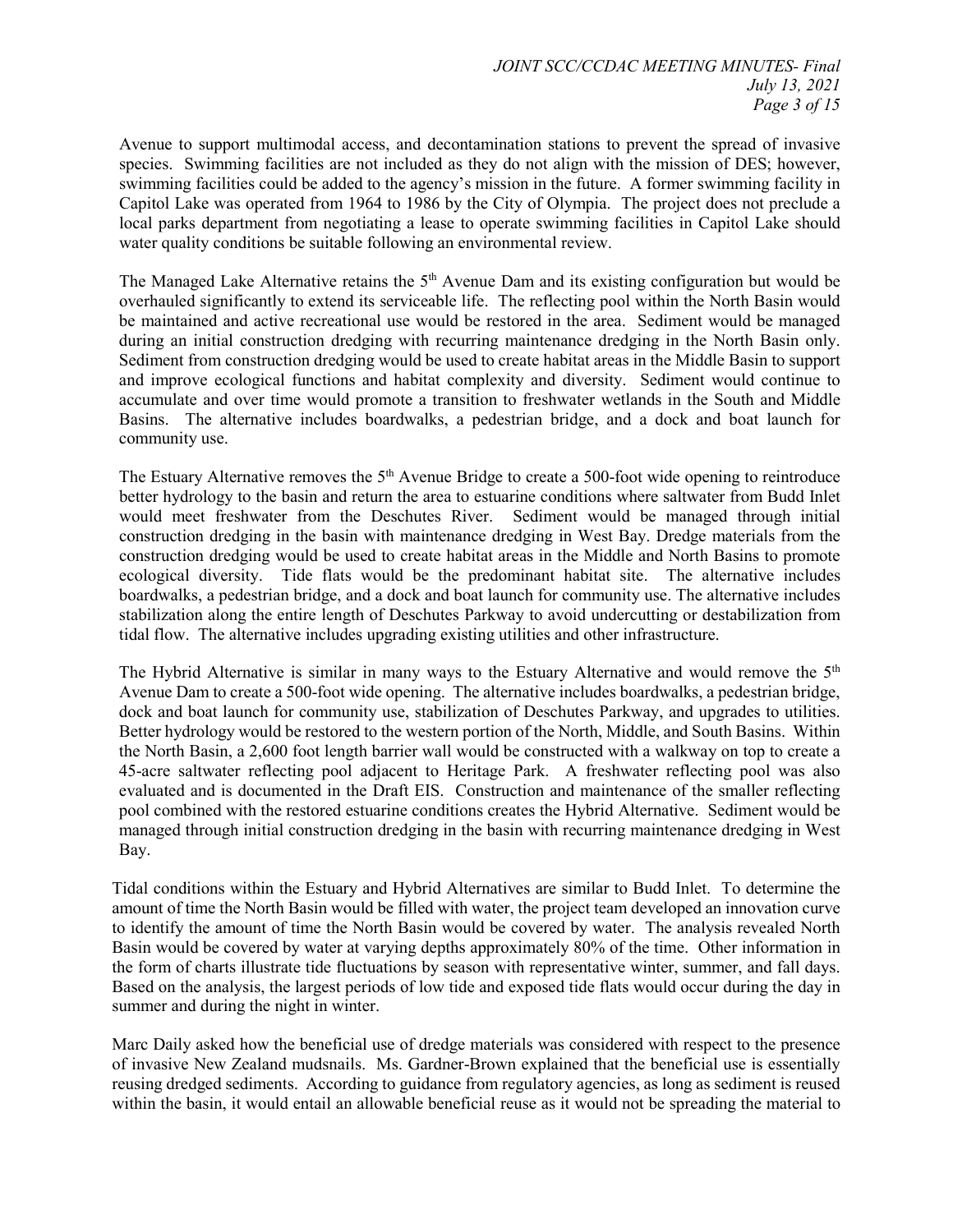another water body but retaining the material within the existing water body, as well as diverting the material from an upland landfill where transport could serve as a vector for spreading invasive species. Additionally, cost benefits are associated with beneficial reuse.

Senator Fortunato commented that either the Estuary or the Hybrid Alternatives would provide the potential of mudsnails traveling to Budd Inlet, and although the species would proliferate less in a saltwater environment, the possibility of releasing invasive species into the inlet exists, which is a major concern to him. He asked whether any data exists on the potential wildlife enhancements and the type of wildlife that might increase, such as attracting more ducks to provide resting areas to enhance duck hunting in the Puget Sound area. Ms. Gardner-Brown reported the analysis considered potential benefits and impacts to fish and wildlife, which will be reviewed by Karmen Martin. The analysis also notes the potential spread of invasive mudsnails to Budd Inlet by removal of the dam, as well as information on some invasive species, including the snail, could pass through the dam during large storm events with debris carried through  $5<sup>th</sup>$  Avenue. Those existing conditions are described in Chapter 4. Relative to other potential measures, the analysis recommends DES coordinate and review potential opportunities for chemical treatment and possibly obtain experimental authorization for certain chemical treatments from the Department of Fish and Wildlife during design and permitting.

Secretary Wyman asked whether all three alternatives would convert the middle section of the lake to an estuary regardless of the specific alternative. Ms. Gardner-Brown advised that the Middle Basin under the Managed Lake Alternative would be transitioned to freshwater wetlands with dredged sediment added to construct freshwater wetlands. Within the Estuary Alternative, tidal flow would be restored with estuarine conditions with tide flats exposed during low tide.

Senator Honeyford asked about plans by the Department of Natural Resources to reduce the sediment flow from Deschutes River. Ms. Gardner-Brown said sediment flow from the river was not evaluated in the Draft EIS as only existing conditions were evaluated. Today, sediment flow to the basin has totaled 35,000 cubic yards annually. Any reductions to sediment would reduce settling in the basin under the long-term management alternatives.

Ms. Gardner-Brown referred to the 14 environmental disciplines evaluated in the Draft EIS. The full analysis of the 14 disciplines are included in the Draft EIS. The first discipline is the hydrodynamics and sediment transport analysis. A numerical model was developed to compare the project alternatives quantitatively to evaluate maximum water levels and flow velocities and the extent of potential upland flooding and sediment transport patterns within the study area. The work utilized a state-of-the-art modeling system. The model simulated conditions for each alternative for two types of storm events of a river flood and a tidal flood. Those conditions were evaluated with and without relative sea level rise. The methodology and the findings were reviewed by independent third party experts. Under the No Action and Managed Lake Alternatives, both alternatives had the highest maximum water levels overall and experienced the greatest extent of flooding during river flood events. For the Estuary and Hybrid Alternatives, the model revealed that during tidal flood events, water levels would be higher than the No Action and Managed Lake Alternatives. The numerical model revealed that under the Estuary Alternative, sediment disposition in West Bay would be approximately three times greater than the No Action and Managed Lake Alternatives and approximately four times greater than the Hybrid Alternative.

Ms. Gardner-Brown reviewed annual deposition and erosion patterns for each alternative. Under the No Action and Managed Lake Alternatives, sediment deposition largely occurs in the Capitol Lake basin with some movement of suspended sediment through the 5<sup>th</sup> Avenue Dam. Under the Estuary and Hybrid Alternatives, some deposition does occur in the Capitol Lake basin but more sediment is moved into West Bay with sediment deposits on the eastern shoreline. Modeling of potential mitigation measures is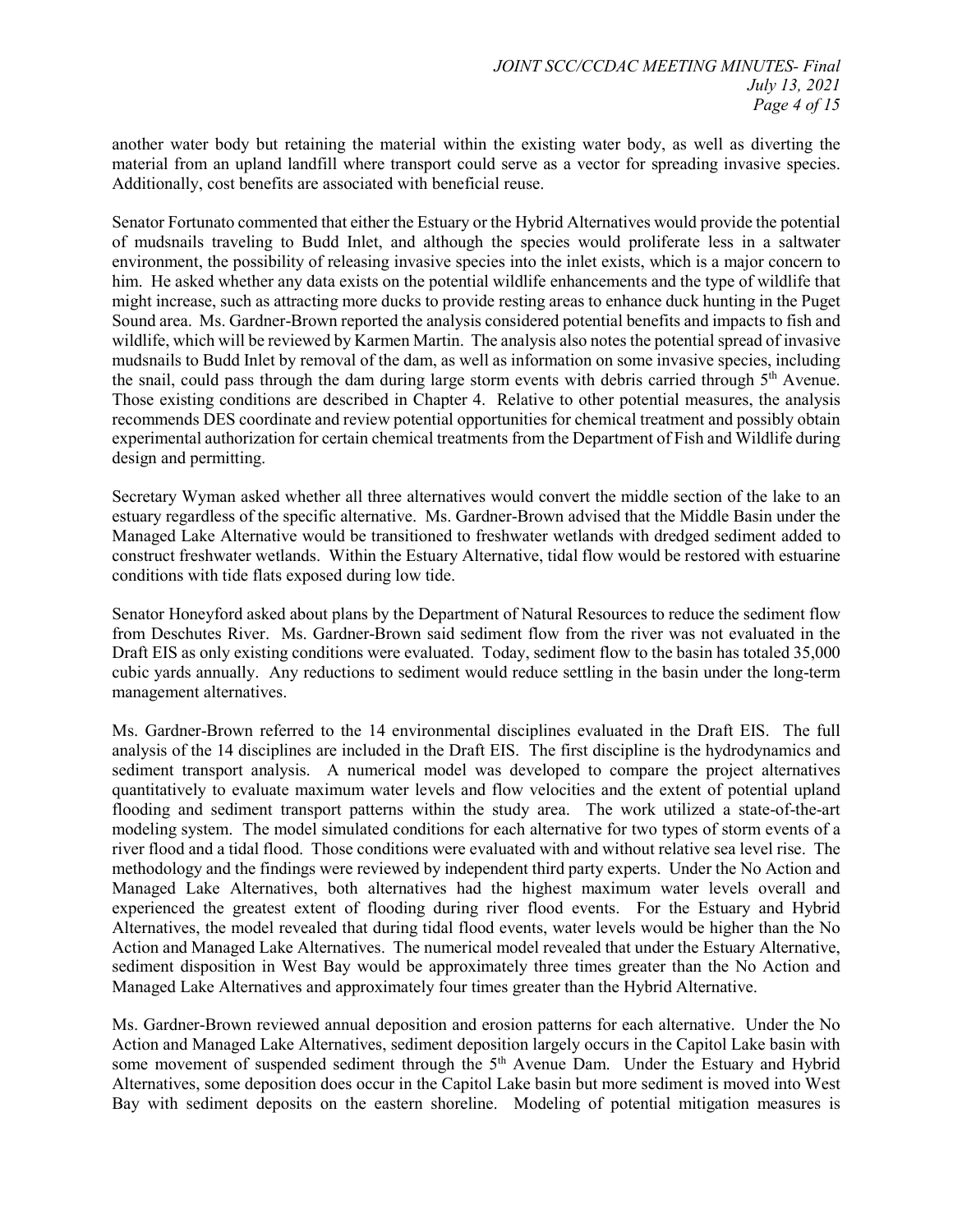described in the Draft EIS. The recommended approach to managing sediment is to incorporate maintenance dredging within each of the alternatives and for the Estuary and Hybrid Alternatives, monitor sediment annually to ensure dredging is responsive to actual environmental conditions.

Ms. Gardner-Brown reviewed comparison of maximum water levels for an extreme river flood event. The graphic of the modeling depicts a good way of demonstrating the difference in the water levels across all the alternatives and the difference in overland flooding, which is most significant under the No Action and Managed Lake Alternatives. Similar modeling was completed to compare maximum water levels for an extreme tidal flood event for each of the alternatives. The Estuary and Hybrid Alternatives have higher water levels than the other alternatives but not as high as the Managed Lake Alternative from a river flood. Under a tidal flood event, the extent of overland flooding in downtown Olympia and the Port area are similar across the alternatives.

Navigation analysis included a range of data to establish baseline conditions. One key item is the work with the U.S Army Corps of Engineers, Port of Olympia, and the marinas to learn about the frequency of maintenance dredging under existing conditions to identify when maintenance dredging should occur under future conditions to maintain navigation consistent with today's environment. Based on the numerical modeling, the amount of sediment may be deposited in the different areas of West Bay under each alternative. A table in the Draft EIS is reflective of the projected annual rate of sediment disposition for each of the resource areas in West Bay. Based on the information combined with an understanding of existing dredging needs, an estimate was determined as to how often dredging would need to occur in the future to maintain navigation in West Bay. The modeling revealed that maintenance dredging at a frequency of approximately six years under the Estuary Alternative and approximately five years under the Hybrid Alternative would maintain navigation ability in West Bay. Maintenance dredging when it occurs would be in specific areas as the dredging is responsive to shallow locations.

There would be significant impacts to navigation in West Bay under the Estuary and Hybrid alternatives but those impacts could be mitigated to less than significant levels with the ongoing maintenance dredging combined with the annual sediment monitoring to ensure the dredging program is responsive and adaptive.

Ms. Gardner-Brown reviewed the results of water quality analysis. The project team examined over a decade of water quality data. Thurston County had collected data in Capitol Lake from 2004 to 2014. The data was provided to the project team. The project team collected data in 2019, as well as in 2021. The purpose of current data collection was to verify trends that were observed in the 2004-2014 dataset. Using the dataset, a trend analysis was performed with water quality conditions considered with respect to state water quality standards and in comparison to other lakes in the region. A similar effort was conducted for Budd Inlet. Water quality in Capitol Lake is relatively good based on the decades of data reviewed. Only occasional violations of state water quality standards occur and those violations are primarily because of summertime violations of temperature and dissolved oxygen standards. The Department of Ecology also has standards for aesthetics. The lake's dense community of aquatic vegetation does violate aesthetic standards. Under a Managed Lake Alternative, aquatic vegetation would need to be managed. Water quality data identified low concentrations of dissolved oxygen, which violates water quality standards seasonally; however, low dissolved oxygen concentrations are typically experienced by all inlets throughout Puget Sound.

Water quality for all the alternatives is expected to improve but with seasonal and occasional violations of water quality standards under all the long-term management alternatives. For the Managed Lake Alternative, seasonal violations of dissolved oxygen and temperature would occur, as well as violations of pH and aquatic vegetation with no change in impact to Budd Inlet dissolved oxygen. If the Managed Lake Alternative was selected as the Preferred Alternative, DES could evaluate whether the nature of the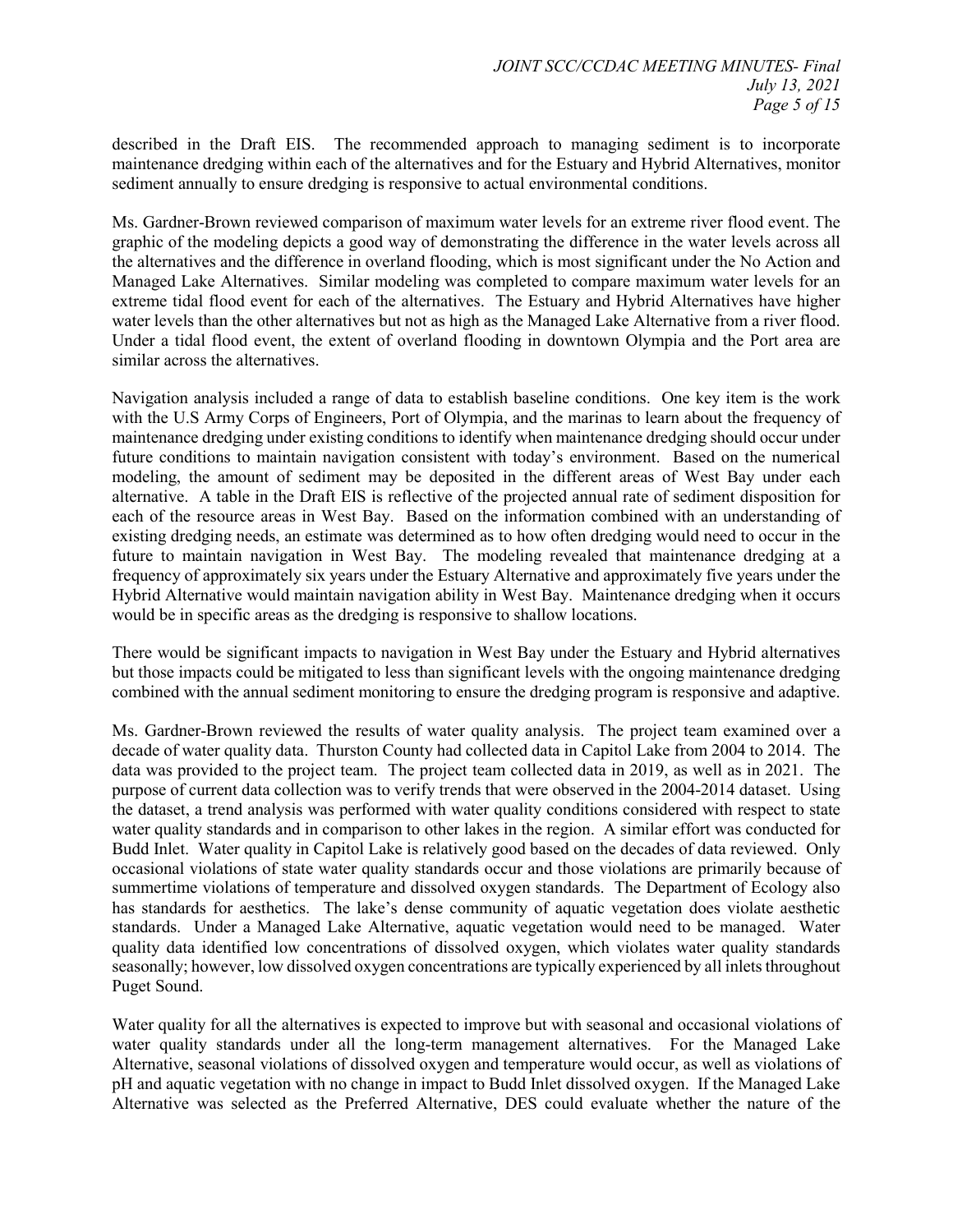discharge through the 5<sup>th</sup> Avenue Dam could minimize the impact on dissolved oxygen concentrations in Budd Inlet.

For the Estuary and Hybrid Alternatives, an improvement is expected in dissolved oxygen concentrations in Budd Let relative to existing conditions. The analysis predicts that the improvement would be minor to moderate. The State Environmental Act (SEPA) requires the lead agency to consider a worse case scenario when there are data gaps or uncertainties. The analysis anticipates that the scale of water quality improvement would be smaller than what has been previously modeled by the Department of Ecology consistent with that requirement under SEPA. The project team anticipates receiving comments. The analysis for other water quality parameters describes continual seasonal violations of water quality standards for dissolved oxygen in Budd Inlet and in the restored area of the estuary, although the estuary could be interpreted as meeting narrative water quality standards but not numeric targets. Water quality analysis considered a saltwater and a freshwater reflecting pool as well. The water quality methodology and findings were reviewed by an independent third party expert.

Analysis of aquatic invasive species identified 15 invasive species in Capitol Lake to include the New Zealand Mudsnail that closed Capitol Lake to all public use in 2009. To establish baseline conditions, the project team reviewed previous surveys, management plans, and conducted an extensive literature review. The analysis reflects that the mudsnail would not be eradicated under any of the alternatives. In order to meet the goal of restoring recreation on the water body, measures must be in place to avoid the spread of invasive species. Under all action alternatives, decontamination stations would be installed at the entry and exit points to the water body. Adaptive management measures would be implemented to avoid and minimize the spread of invasive species.

Under the Managed Lake Alternative, the analysis found that the population and density of aquatic invasive species overall would be similar to existing conditions. Relative to the New Zealand mudsnail, the density of the mudsnail would be the greatest under the Managed Lake Alternative because the mudsnail thrives in freshwater. Under the Estuary and Hybrid Alternatives, distribution of the mudsnail could be wider as the mudsnail could be established in Budd Inlet. However, the establishment of the mudsnail in West Bay would not have a significant impact on native aquatic species. The density overall would be low given the saline environment. The introduction of tidal flow into the basin would eradicate a majority of the aquatic invasive species.

Senator Fortunato asked whether the accumulation of sediment in the Managed Lake Alternative is due to sediment from Budd Inlet because of the removal of the dam. Ms. Gardner-Brown said sediment transport was modeled and the results did not reflect an upstream movement of sediment from West Bay into the Capitol Lake basin. Senator Fortunato asked why the sediment levels were so much higher in the Managed Lake Alternative than in the other alternatives. It appears there is no required dredging for the Managed Lake Alternative while the Estuary and Hybrid Alternatives require dredging. Ms. Gardner-Brown explained that long-term maintenance dredging is anticipated under all the management alternatives. The frequency would be approximately 20 years in the North Basin for the Managed Lake Alternative to maintain sufficient depth for recreation. Maintenance dredging is anticipated every five to six years in West Bay to ensure navigational depth under the Estuary and Hybrid Alternatives.

Senator Fortunato asked whether increasing the depth of lake would improve oxygen levels with a reduction in aquatic vegetation as shallower water increase temperatures leading to more plant growth. Increasing the depth of the lake should improve both temperature and dissolved oxygen. Ms. Gardner-Brown advised that the analysis considered potential changes in plant production under the Managed Lake Alternative. The largest contributor was phosphorus contributed from the Deschutes River. She would need to review the analysis to identify what is contributing to the increase in plant growth.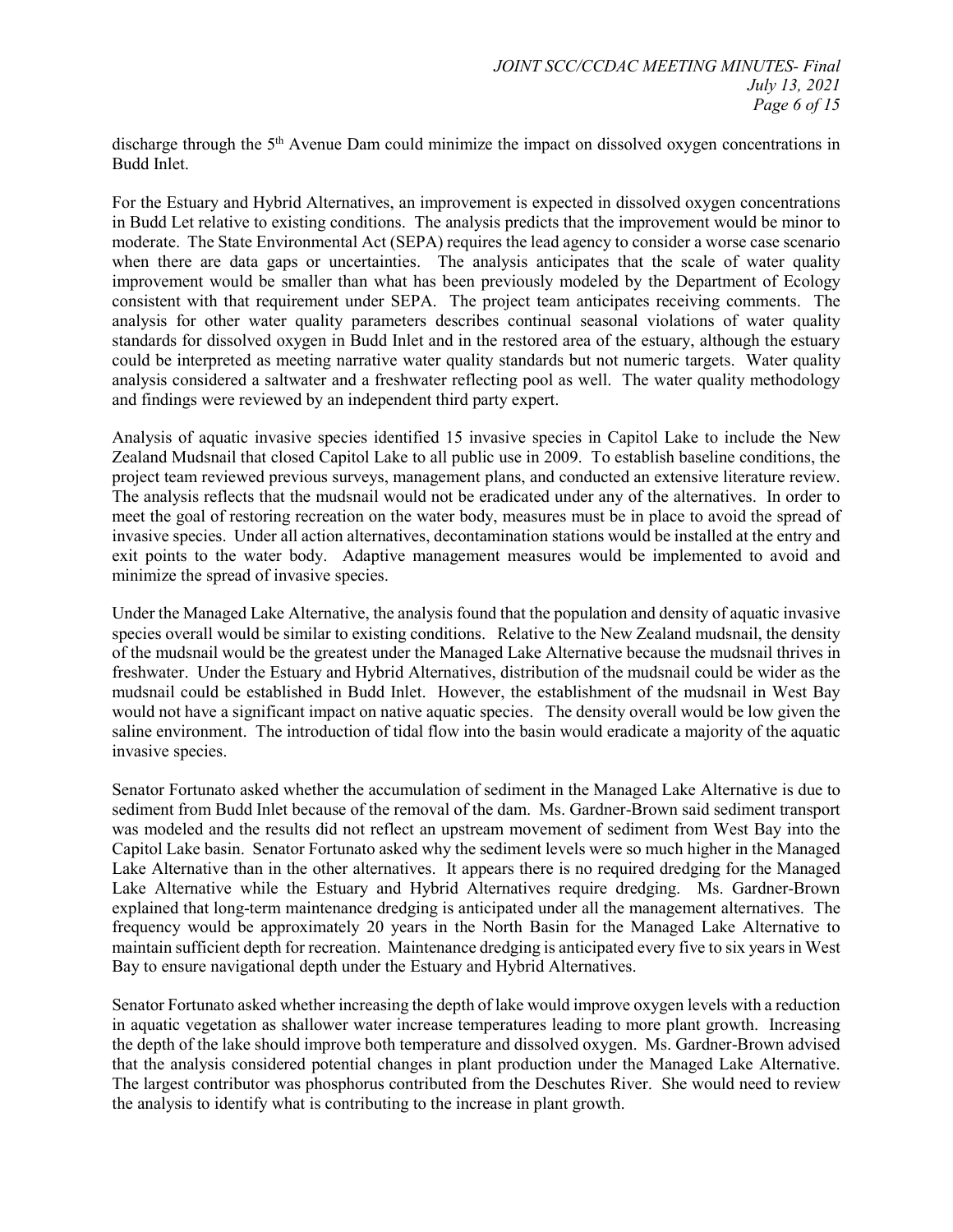Senator Fortunato responded that phosphorus would lead to an increase in algae but not necessarily contribute to the growth of aquatic plants if the water level was deeper.

Secretary Wyman asked about significance of dissolved oxygen levels in terms of the Preferred Alternative. Ms. Gardner-Brown replied that dissolved oxygen is important for coldwater fish species (salmon & other aquatic life). The Department of Ecology has established standards for dissolved oxygen concentrations. The concentration of dissolved oxygen should be sufficient to support aquatic life. The Estuary and Hybrid Alternatives would improve dissolved oxygen in West Bay; however, the level of improvement would be minor to moderate and would still incur violations in water quality standards during summer months.

Senator Hunt asked whether any of the alternatives impact the South Basin and the old brewery, identification of the entity responsible for funding the dredge in West Bay, and the date of the last dredging. Ms. Gardner-Brown said the most recent dredge in the lake was in 1986 and since then the lake has accumulated 13 feet of sediment in locations throughout the Capitol Lake Basin. West Bay dredging would only occur under the Estuary and Hybrid Alternatives. The project team is working with the Funding and Governance Workgroup to identify responsible entities to fund the long-term costs of maintenance dredging. One recommendation from the partners (cities, Thurston County, Squaxin Island Tribe, Port of Olympia, LOTT, & state agencies) is an interest in shared funding and governance. The workgroup will reconvene after the Preferred Alternative is identified. Potential impacts to the brewery and the South Basin were analyzed after the brewery discharge ceased in 2003.

Ramen Martin presented the results of the analysis of fish and wildlife. The analysis considered the potential for adverse impacts and beneficial affects based on expected changes in ecological functions within the study area. Data used for the analysis included peer reviewed literature and documents identified as best available science during the Phase 1 planning process. The analysis focused on fish species, wildlife indicator species with special consideration to listed species, and species of cultural and tribal value (Chinook and other salmon). As described within the Draft EIS, no natural native producing populations of Chinook, Steelhead, and Bull Trout occur in the Deschutes River as Tumwater Falls serves as a natural fish barrier. Non-hatchery origin salmon may enter the basin but the majority of the salmon in the basin are of hatchery origin. The Draft EIS identified that the continued configuration of the lake under the No Action and Managed Lake Alternatives would limit the ability of habitat to provide the full suite of ecological functions required to sustain populations of salmon. Conversely, the alternatives would maintain the freshwater lake, which is an important feeding area for local bats. Under the Estuary and Hybrid Alternatives, the conversion of the freshwater lake to an estuary would reestablish a natural gradient of freshwater to saltwater. The Draft EIS describes that it would improve the fitness of out-migrating juvenile salmon and would benefit many of the species of importance to local area tribes. The analysis recognizes that due to historic declines, estuary habitat is a scarcely and valued habitat in the region as compared to deepwater freshwater habitats.

Active management under the Managed Lake Alternative would have some minor benefits to fish and other aquatic species although fish use would remain similar to existing conditions. Under the Hybrid and Estuary Alternatives, the conversion of the freshwater lake to a tidal influenced estuary would substantially benefit salmon and other species by improving migration conditions and providing more productive and better rearing habitat. Benefits would be somewhat muted under the Hybrid Alternative but still substantial. The loss of freshwater habitat under the Estuary and Hybrid Alternatives would have a significant impact on freshwater fish and on bats that use Capitol Lake for foraging. Those would be unavoidable impacts for which no feasible mitigation was identified.

Wetlands analysis considered the long-term or permanent loss for change in wetland and habitat functions. In order to compare existing wetland conditions against expected changes brought about by the alternatives,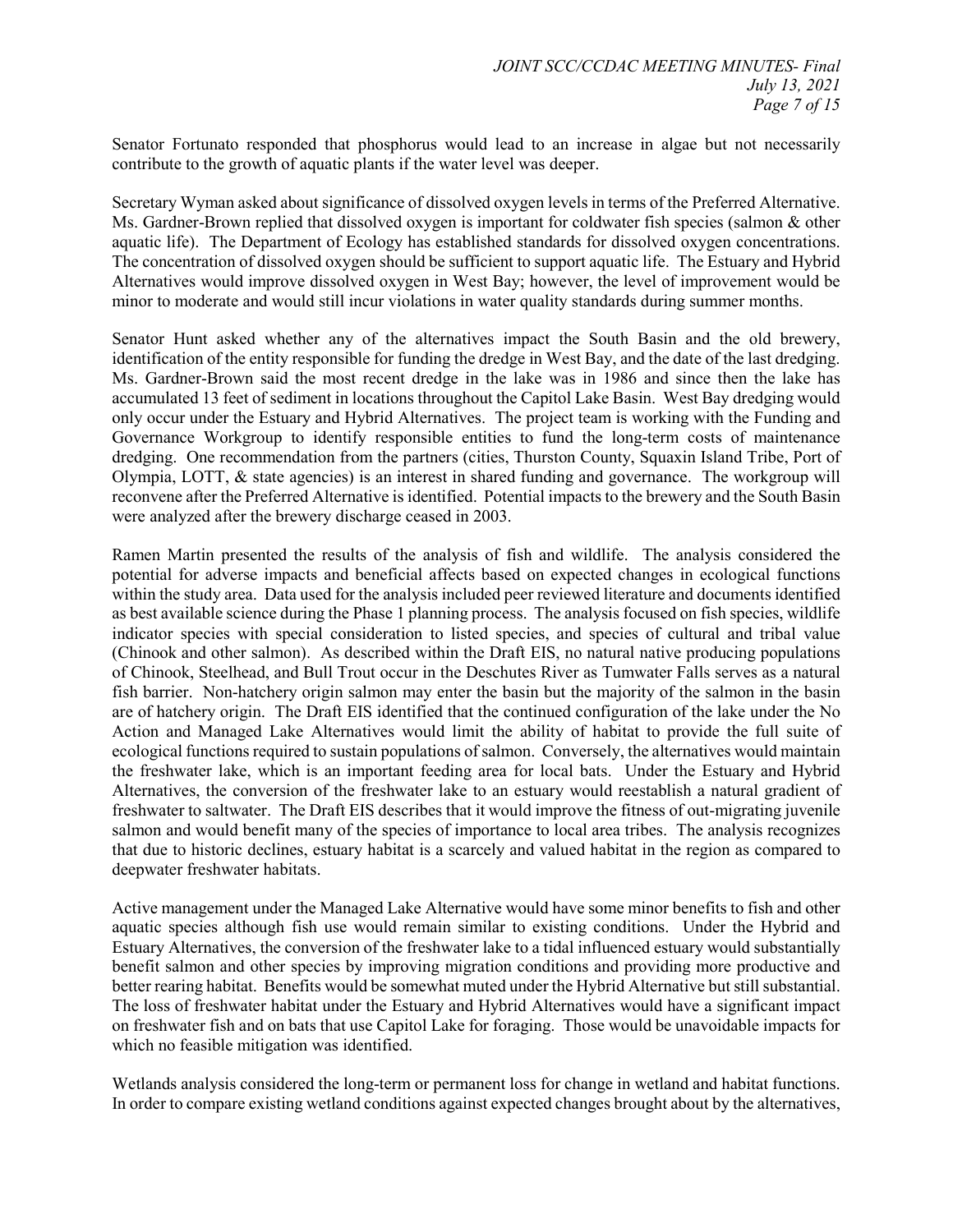data source were used to estimate the presence, extent, and type of wetland in the study area. Wetlands were not delineated, rated, or surveyed as part of the Draft EIS. Wetland delineation would occur later during final design and permitting of the selected alternative. The analysis considered three broad groups of vegetated wetlands, deepwater habitat, and tidal flats. Under the Managed Lake Alternative a transition would occur from deepwater habitat to vegetated freshwater wetlands providing a minor gain in wetland function. Under the Estuary and Hybrid Alternatives reestablishing tidal influence would convert the lake to an estuarine system. The Draft EIS describes an estuarine marsh and tide flats as highly valued. All action alternatives would establish habitat areas using dredge spoils to create greater habitat complexity.

Potential odor impacts were assessed in response to comments received during the Draft EIS scoping period concerning the creation of tide flats under the Estuary and Hybrid Alternatives. Odors produced by tide flats were not studied in depth in the literature and because there is little reliable quantitative data on tide flat odors, the analysis qualitatively described potential impacts in terms of odor characteristics commonly used in odor assessments, such as frequency, intensity, and duration. Potential air quality impacts were assessed by calculating total emissions of criteria air pollutants. The greenhouse gas calculation considered the entire lifetime of the project and includes construction and subsequent maintenance dredging. Additionally, the Draft EIS considered the qualitative differences in carbon sequestration potential for all alternatives.

Odor perception is highly variable, which makes an impact determination subjective; however, the Draft EIS did find indicators that there may be a tolerance for natural estuary odors. This was based on a lack of odor complaints during the most recent drawdown of the lake and a lack of odor complaints in nearby estuaries coupled with the presence of vibrant waterfront activities. In consideration of the variable frequency and duration, the Draft EIS found that odor impacts from the Estuary and Hybrid Alternatives would be less significant. At the same time, the Draft EIS acknowledged that odor influences people differently and for a certain portion of the population any change in odor would be considered objectionable. While the Estuary and Hybrid Alternatives would have the highest combined construction and operation-related greenhouse gas emissions, the vegetated marshes established under those alternatives are expected to sequester more soil carbon than would be expected in the open water habitats under the Managed Lake Alternative.

Land and shoreline use impacts were assessed by examining any direct changes to land use and compatibility of alternatives with adopted plans. In addition to data sources, the analysis considered input from the Community Sounding Board and workgroups, as well as an on-site park user survey completed in the summer of 2019 to obtain information about recreational uses and preferences.

Recreational survey results indicated users would use the area more if uses such as boating, fishing, swimming, and wading were restored. All alternatives would restore non-motorized boating through a rebuilt fishing dock and boat launch with some qualitative differences in how people would experience boating. Under the Managed Lake Alternative, boating would be possible during the day. Under the Estuary and Hybrid Alternatives, portions of the Capitol Lake Basin would become tide flats and would not be accessible by boats during low tides. While formal public swimming facilities are not included in any of the action alternatives, the Draft EIS recognized that swimming facilities could be established in the future.

For all action alternatives, increased opportunities for community use were found to result in substantial beneficial impacts. Increased flooding is expected under all alternatives and could impact adjacent land uses and low-lying parks. Those impacts could be potentially significant under the Managed Lake Alternative but could be mitigated with changes to the berm design and Heritage Park as included in the City of Olympia Sea Level Rise Response Plan. Under the Estuary and Hybrid Alternatives, some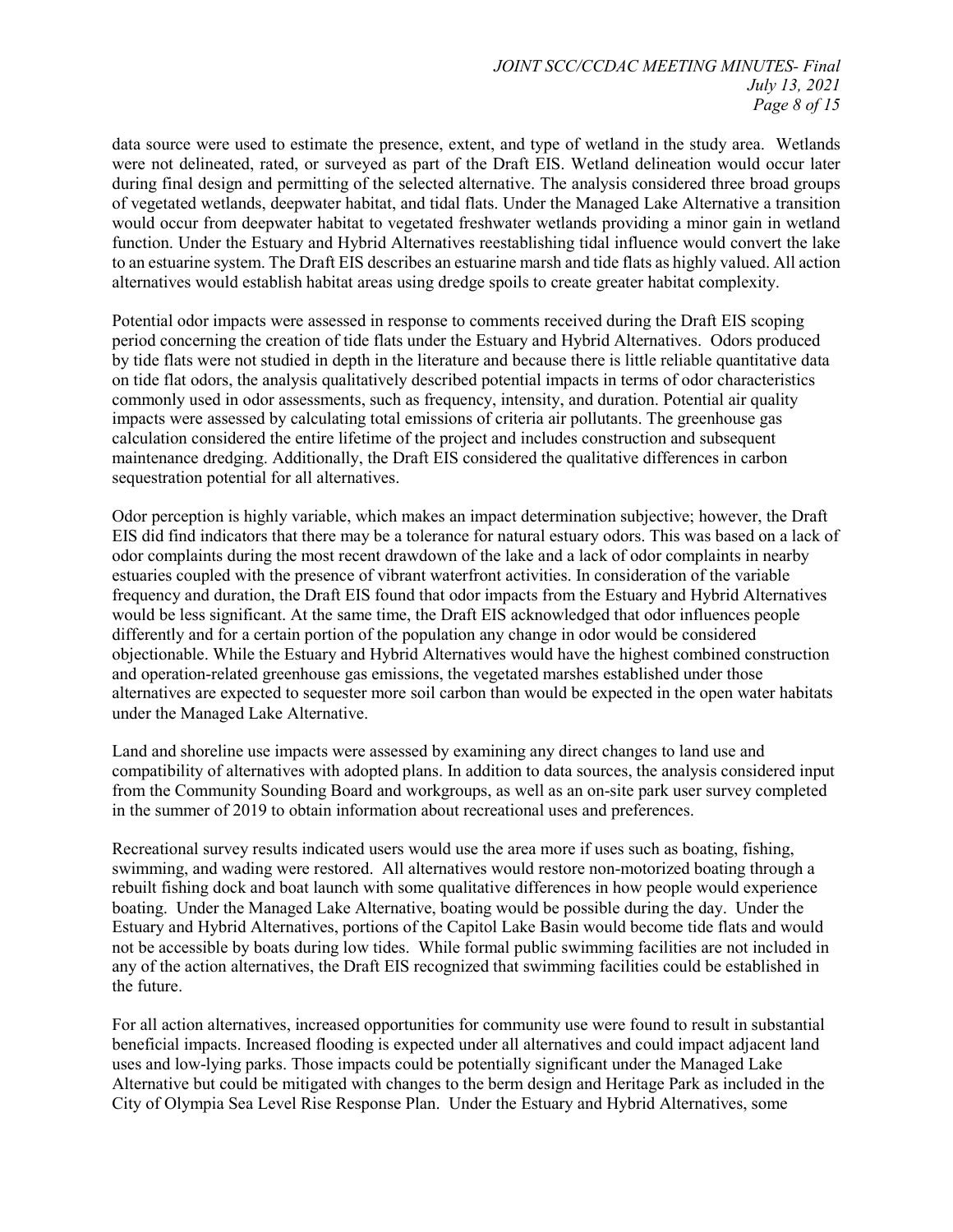acquisition of land would be required associated with two private parcels. DES would work with the affected property owners to provide compensation in accordance with applicable laws.

A number of methods were used to consider cultural resources in the study area including a review of previous studies and databases in coordination with local area tribes and the Olympia Chinese American community. Results of a field inventory were combined with information from previous historic resource investigations to create a comprehensive summary of the historic built environment of the study area. The Draft EIS considered listed historic resources, as well as historic resources that the project team evaluated for potential eligibility for listing on the National Register of Historic Places. Notably, the evaluation identified a potential new historic district, the Deschutes Basin Project, which encompasses Capitol Lake and several individual resources that are listed in the Draft EIS. The analysis found no documented traditional cultural properties within the project area and that tribal values would continue to be adversely impacted under the No Action and the Managed Lake Alternatives by the continued loss of connection to the natural environment and the destruction of natural ecosystems. The project would be subject to consultation under Section 106 of the National Historic Preservation Act. Mitigation for adverse affects on historic properties would be identified through that process in consultation with the federal lead agency, affected tribes, and the State Department of Archeology and Historic Preservation. Formal eligibility determinations would be part of that process.

The Draft EIS identified no impacts to archeological resources among the action alternatives. In terms of historic resources, some impacts could be greater under the Estuary and Hybrid Alternatives because of the number of potentially eligible historic resources that might be affected. If the potentially eligible Deschutes Basin Project was formally determined eligible by the state for listing, removing the 5th Avenue Dam and elimination of the reflecting pool would permanently diminish the integrity of the resources, which would be of significant impact. Conversely, it is recognized that removing the dam would reestablish the pre-Deschutes Basin Historic District project and estuary functions associated with earlier use patterns of the estuary. Under the Hybrid Alternative, the barrier wall for the reflecting pool would mitigate impacts on historic resources related to the 5<sup>th</sup> Avenue Dam removal.

Visual impacts were assessed for key factors commonly used in visual assessments. They include spatial dominance, scale and contrast, and compatibility. The analysis recognized that visual elements may change substantially as a result of the project but remain compatible with its surroundings. The analysis considered the landscape uniqueness and agency policies related to the visual landscape including the State Capitol Campus Master Plan and policies adopted by the cities of Olympia and Tumwater. Four key viewpoints were selected for preparing visual simulations of the basin under the alternatives. The locations were where the alternatives would be expected to have the highest potential for observable changes in the landscape and locations of interest to the Community Sounding Board. Visual simulations were developed using bathymetry and tidal elevation data to depict areas of open water and tide flats, as well as schematic design information.

Ms. Martin displayed viewpoints from the Capitol Campus overlook for the Estuary Alternative at high tide, mean tide, and a low tide. High tide occurs twice daily with full inundation with constructed habitat islands in view. As tides recede, tide flats would appear in places of open water. At low tide, water would be visible only in the river channel. A majority of the day, the North Basin would be partially inundated. A Managed Lake Alternative viewpoint is similar with today's conditions. The viewpoint for the Hybrid Alternative depicted both high and low tides. The 2,600 foot long barrier wall would be visible. At low tide, water level in the hybrid pool would drop to some degree exposing some tide flats near the shore.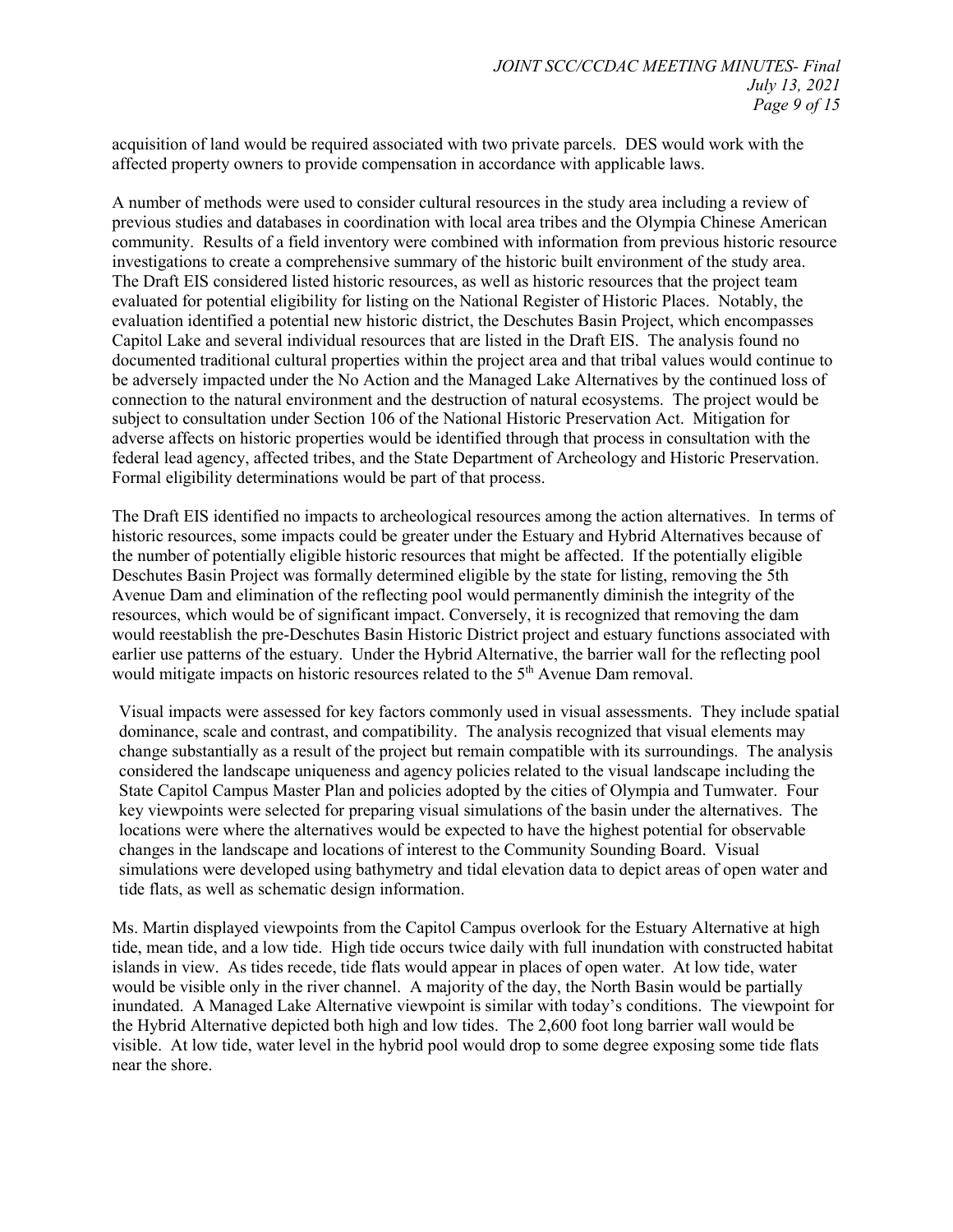Ms. Martin displayed and described viewpoints for each of the alternatives from Heritage Park at the Eastern Washington Butte with a view of the Capitol and a view from Marathon Park boardwalk to the northeast toward downtown Olympia. The hybrid barrier wall from the estuary side of the basin presents a more dramatic visual change. As tides recede, more of the barrier wall would be exposed and would extend approximately 18 to 25 feet in height above the tide flats blocking views of the reflecting pool from the westside of the basin.

For the Managed Lake Alternative, some loss of views would be experienced of open water from new habitat areas created in the Middle Basin; however, the nature of the change would be compatible with the setting and impacts were found to be less than significant. Under the Estuary and Hybrid Alternatives, views would change substantially because of tidal fluctuations and water levels that would expose tide flats. Despite those changes, the impacts from the Estuary Alternative were determined to be less significant given the landscape would remain visually unified and harmonious with its setting among parks and a scenic drive. However, under the Hybrid Alternative, the barrier wall would not be harmonious and/or contribute to unified landscape. The impacts on views could be reduced with mitigation but were found to remain significant.

Ms. Martin reviewed results of environmental health, which primarily involved sediment quality. Sediment quality data collected by the EIS project team in Capitol Lake was combined with data publicly available on West Bay and compared against regulatory criteria to determine if the sediment poses a risk to human health and the environment. The analysis found that sediment quality in Capitol Lake is generally good with the exception of high sulfides which may be toxic to benthic organisms. Under the Estuary and Hybrid Alternatives, minor to substantial beneficial effects on sediment quality are expected in some areas of West Bay as cleaner sediment moves down the system and deposits into the bay. Numerical modeling reflected no net upstream movement of sediment from Budd Inlet under the Estuary and Hybrid Alternatives. No significant change in sediment quality in the Capitol Lake basin would be expected following the removal of the dam.

Most impacts to transportation occur during construction with the primary operational impact from maintenance dredging.

For all action alternatives, the provision of a new  $5<sup>th</sup>$  Avenue pedestrian bridge would support and improve pedestrian and bicycle travel and is considered a substantial transportation benefit. Under the Estuary and Hybrid Alternatives, replacement of the vehicular  $5<sup>th</sup>$  Avenue Bridge is also considered to be a substantial transportation benefit because it would extend the design life of a major element of the City of Olympia's transportation network. For all action alternatives, the primary long-term impact would be from hauling dredged material associated with maintenance dredging. During the hauling of dredging materials, it is likely that some traffic at some intersections would degrade to Level of Service F. Opportunities might be available to transport some material by rail, which could reduce impacts to some degree. For the Estuary and Hybrid Alternatives, the impact is potentially avoidable if dredge material is transported from the site by barge.

Analysis for public services and utilities accounted for the potential of the alternatives to interrupt or create increased demand for utilities or service providers. Potential impacts from flooding and extreme tide impacts and sea level were considered. The analysis describes the potential impacts to LOTT and other dischargers under the alternatives because water quality in the Capitol Lake Basin has regulatory implications to utilities that discharge to Budd Inlet. Under the No Action and Managed Lake Alternatives, the predicted maximum flood levels could potentially affect stormwater and other utility infrastructure if not mitigated. Mitigation could be possible with changes to the berm design in Heritage Park. Both alternatives would retain Capitol Lake in its current configuration. Should the Department of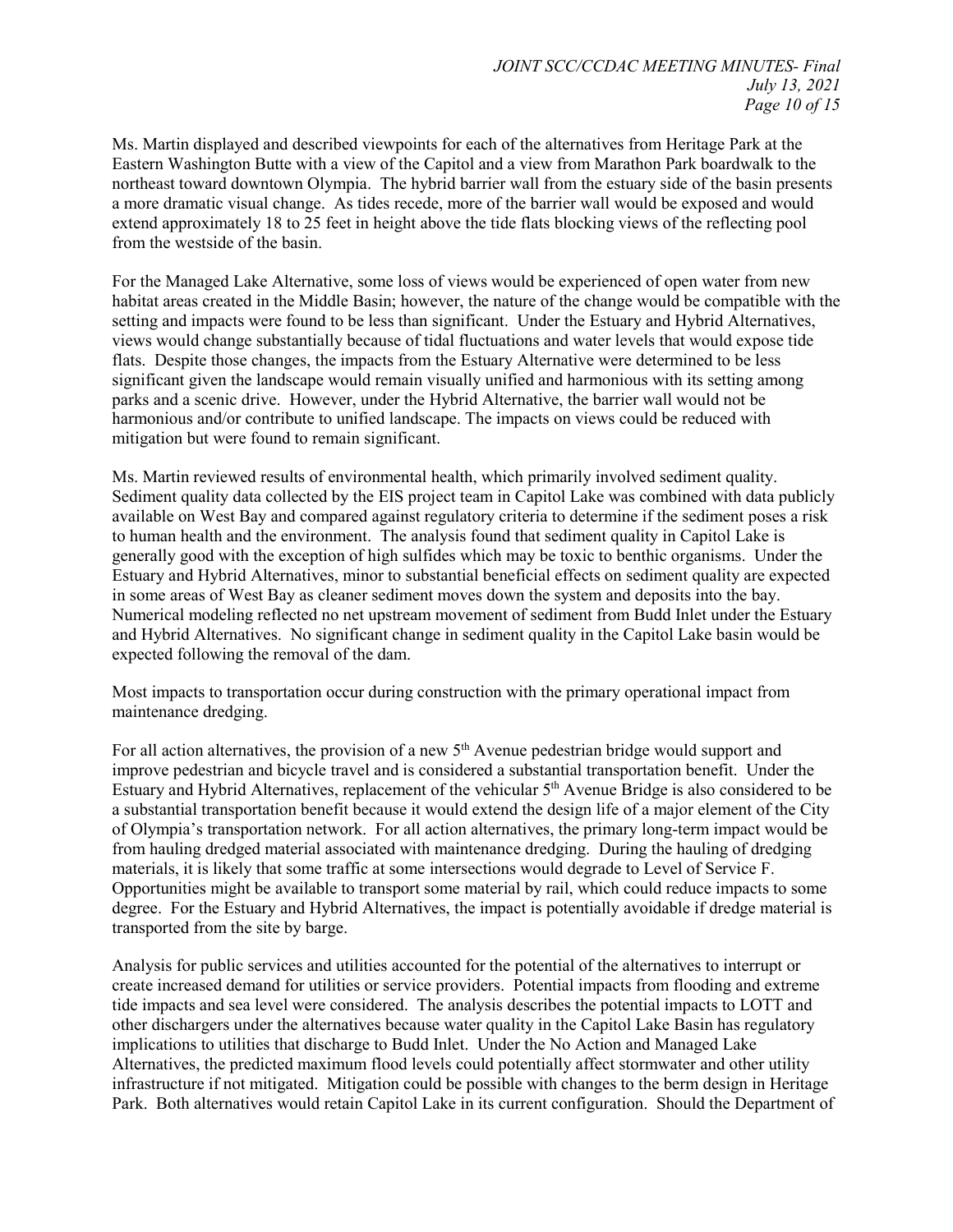Ecology requires LOTT and other dischargers to implement additional measures to treat and improve water discharges, the most stringent targets would be expected under both alternatives, which would be a significant impact. Under the Estuary and Hybrid Alternatives, the long-term impacts are associated with restoring tidal hydrology to the basin. Design measures are included to replace existing metal outfalls that could be vulnerable to corrosion; however, other low-lying utilities would remain vulnerable to corrosion resulting in significant impacts. Mitigation is included to monitor and replace as needed.

The economic assessment considered the long-term economic impacts and potential benefits of four primary topics of downstream economic activity, downtown development, demand for and value of recreation, and demand and value of ecosystem services. Key informant interviews with planners, officials, developers, and real estate professionals were an important data source for identifying potential impacts. The methodology and the findings were reviewed by third party experts.

The Draft EIS found that all alternatives are likely to produce downtown development assuming development is implemented in a way that is attractive and accessible. The Managed Lake Alternative would represent the least amount of visual change and is unlikely to increase uncertainty among potential investors about future conditions. The Estuary Alternative would have the most visual and environmental changes in the downtown area and would have the potential to create uncertainty at least initially among investors, developers, and residents in downtown Olympia. One of the findings from key informant interviews determined that because the estuary design focuses on establishing an attractive and functional estuary, it would unlikely produce a negative impact on downtown development relative to the other alternatives.

Ecosystem services describe the capacity of the ecosystem to provide goods and services that people value. These services are largely determined by the type and quality of habitat. The Draft EIS found the No Action and Managed Lake Alternatives would adversely impact tribal values by the continued loss of connection to the natural environment. The Estuary Alternative would support tribal values, as with the Hybrid, but to a lesser extent given the water quality improvement predicted by Department of Ecology under the Estuary Alternative. The regulatory compliance costs by LOTT are not expected to be as significant as expected to occur under the No Action or the Managed Lake Alternatives. The ecosystem service benefit could be monetized as an avoidance cost to LOTT and its regional partners. Under all alternatives, the enhancements to trails, habitat areas, and restored water-based recreation would increase the value of recreation in the basin.

Mr. Daily referred to several references concerning the potential cost to LOTT and the increased costs under the No Action and Managed Lake Alternatives. He asked whether those cost differences were quantified because of the substantial future financial impacts to ratepayers of LOTT and for stormwater permits for the City of Olympia and Port of Olympia. Ms. Martin said those costs were not quantified but based on a recent briefing to LOTT officials, some information will be provided on anticipated costs associated with the alternatives. That information will be included in the Final EIS.

Ms. Gardner-Brown reviewed planning level cost estimates for construction. Chapter 2 of the Draft EIS includes information on potential construction costs for each alternative as well as schedule projections for construction. Throughout construction, many of the larger elements for each alternative, such as dredging and creating habitat areas are activities occurring in water during the months of allowable inwater work. Large construction equipment would likely remain in the areas of the basins during the duration of construction. An upland staging area would be established at Marathon Park, which would be closed during the majority of construction spanning several years. Closure of the 5th Avenue Bridge under the Managed Lake Alternative could be up to seven weeks and under the Estuary and Hybrid Alternatives, the closure would be for approximately 4.5 years.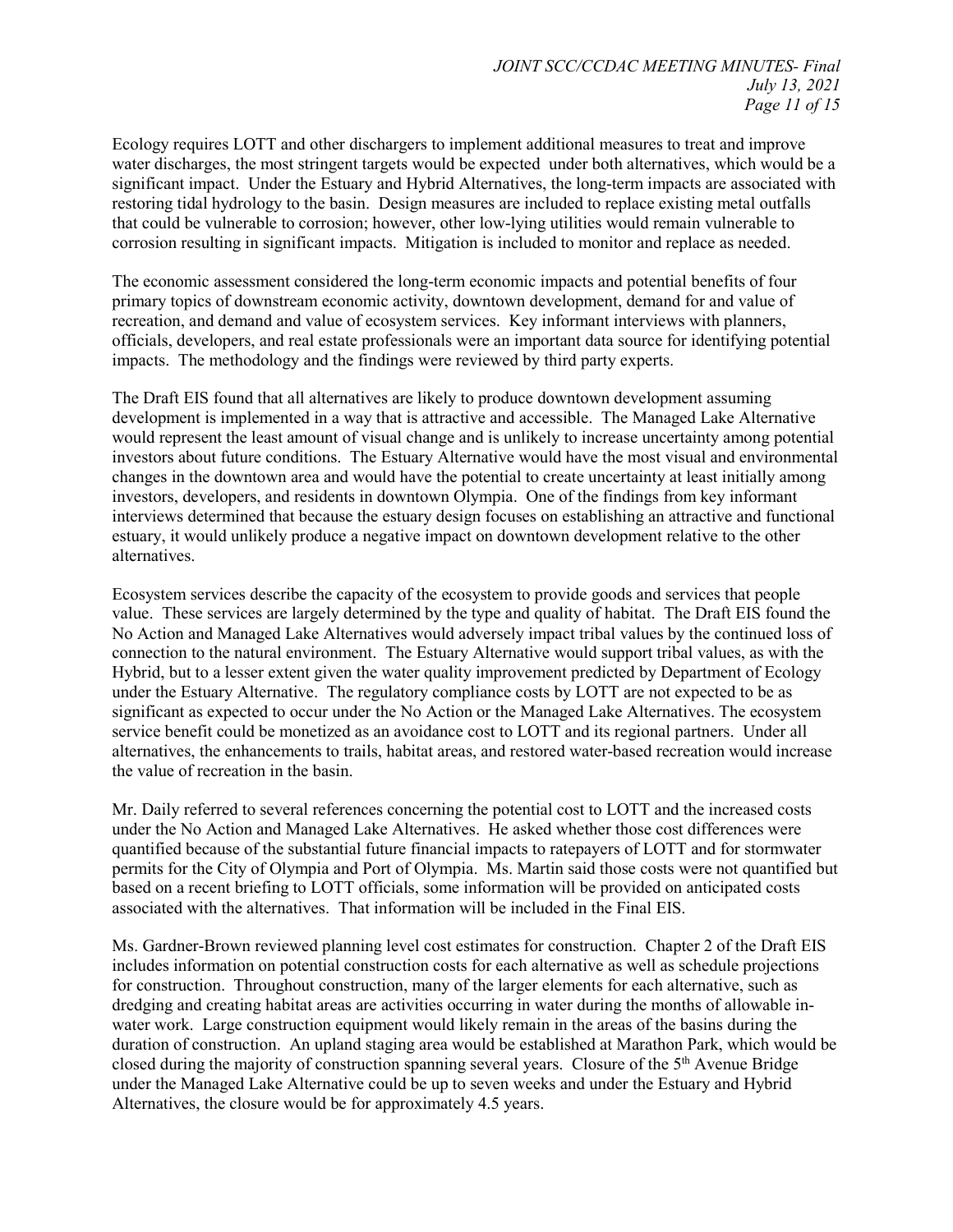Many of the project elements are similar across the alternatives resulting in similar construction impacts. Chapter 5 of the Draft EIS focuses on potential impacts from construction. The analysis identified that significant impacts in large part could be avoided by implementing best management practices. However, five environmental disciplines would experience significant impacts during construction. One environmental discipline that would experience unavoidable impacts includes recreation in the project area because of the closure of Marathon Park and because of the noise and general disturbance from construction that could affect recreationalists. Visual resources would also be impacted by construction activities. One of the most significant impacts from construction is the temporary closure of the 5<sup>th</sup> Avenue Bridge, which was explored in the analysis. Impacts include detours related to the closure, as described in Chapter 5.12 of the Draft EIS.

Chapter 5 of the Draft EIS outlines the range of mitigation measures that could be implemented to reduce construction impacts. For example, for land use, shorelines, and recreation, the analysis recommended standard management best practices to reduce overall disturbance from construction, which could minimize impacts to recreation. The analysis suggests that DES could consider constructing the  $5<sup>th</sup>$ Avenue Pedestrian Bridge before closure of the  $5<sup>th</sup>$  Avenue Bridge to provide access around Heritage Park and the North Basin. For visual quality during construction, the footprint of construction in Marathon Park and the Middle and North Basins could be minimized when there are periods of no active construction. For areas disturbed following construction, the analysis recommends replanting those areas as soon as feasible to restore the area to preconstruction conditions.

The analysis described the development and implementation of a construction traffic management plan to include features such as detour routes, time of day restrictions, and other measures to minimize impacts to surface streets.

Secretary Wyman asked whether the completion of the preferred alternative would restore the 5<sup>th</sup> Avenue Bridge to vehicle access. Ms. Gardner-Brown advised that the  $5<sup>th</sup>$  Avenue Bridge would continue to serve vehicles under any of the Alternatives. All the Alternatives include a pedestrian bridge as well to facilitate non-motorized traffic across the corridor. Secretary Wyman asked whether the planning period is in addition to the construction timeline. Ms. Gardner-Brown affirmed that after the selection of the Preferred Alternative, design and permitting is anticipated to last three to five years based on complexity of the project followed by the construction period.

Mr. Daily asked whether bicyclists would be prohibited on the pedestrian facility and whether there is a potential to allow bicyclists across that facility under the Estuary Alternative when the bridge is anticipated to be closed for approximately five years. Ms. Gardner-Brown advised that the pedestrian bridge would also accommodate bicyclists and other non-motorized forms of travel.

Ms. Gardner-Brown reviewed estimated costs, which is covered in Chapter 7. Information includes planning level cost estimates and assumptions. She recommended reviewing Chapter 7 as it provides the best working assumption of the planning level cost estimates and the assumptions. Planning level costs are included for design, permitting, and construction, as well as for sediment management over 30 years following completion of the Preferred Alternative. Construction costs are comprised of all the primary elements for each alternative (dredging, habitat area construction, boardwalks, and work on 5<sup>th</sup> Avenue). The cost for 30 years following completion of construction focuses only on sediment management because of the ability to model the quantity of sediment to be removed from the system. However, other costs for management requirements, such as adaptive management for water quality or management of habitat areas would be defined during the permitting process for the Preferred Alternative. The planning level cost estimates are based on conceptual designs and reflect an accuracy variation of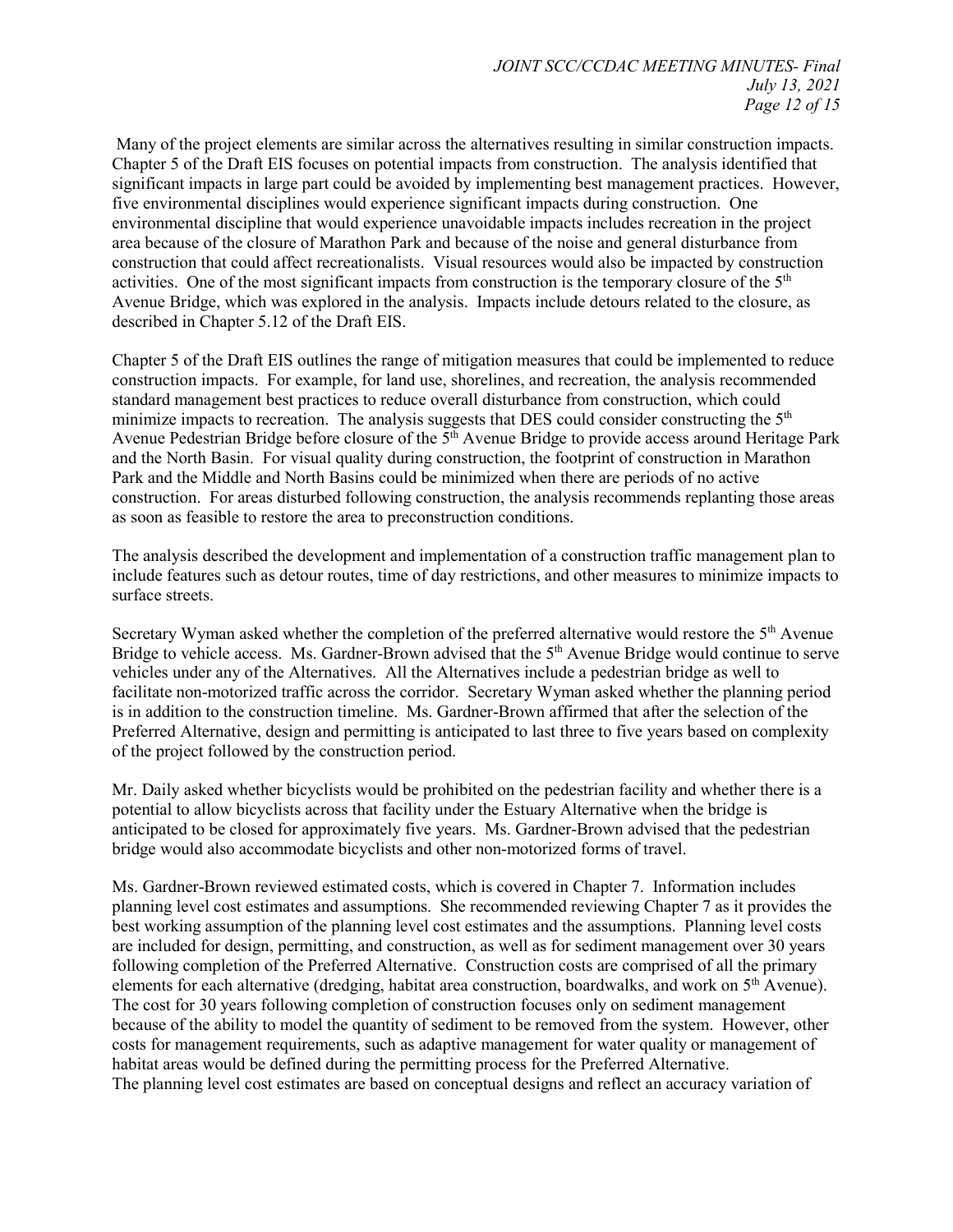-25% to +25% using prescriptive standards from the Association for the Advancement of Cost Engineering.

Chapter 7 and a Table include three important components. The first is initial recommendations from the Funding and Governance Workgroup on a potential allocation for construction and long-term management costs for each of the alternatives. The workgroup recommended the state of Washington should be responsible for construction with potential shared funding for long-term maintenance with specific interest on the Estuary and Hybrid Alternatives. The Table also describes potential impact if there is a funding lapse following construction. Other information captures other significant costs, such as the costs to LOTT that are not associated with construction and long-term maintenance.

Representative Dolan requested clarification as to the dredging costs for the Estuary or the Hybrid Alternatives as it appears funding would be accumulated by all the partners. She asked about the source of those funds. Ms. Gardner-Brown replied that for the Estuary and Hybrid Alternatives, the recommendation from the Funding and Governance Workgroup was the potential of cost sharing with each partner contributing to the dollar amount. Additionally, the state is a member of the Funding and Governance Workgroup and there could some level of contribution from the state in addition to the other six entities. Representative Dolan asked whether the estimate of \$336 million for the Estuary Alternative would be provided by the pool of partners. Ms. Gardner-Brown affirmed that was correct based on initial recommendations.

Senator Fortunato questioned the higher cost of the Managed Lake Alternative when the option does not include the removal of the dam and sediment will be moved to create similar wetland habitats as in the other alternatives. He questioned why the Managed Lake Alternative was nearly double in cost than the Estuary and Hybrid Alternatives. Ms. Gardner-Brown explained that the Managed Lake Alternative is the least costly option to construct and but has the highest long-term maintenance cost because sediment in Capitol Lake would have high levels of New Zealand mudsnails and the potential of purple loosestrife. Based on information from regulatory agencies, disposal of sediment containing high densities of mudsnails and other aquatic invasive species would require disposal at an upland site. Those costs are reflected for dredging from the North Basin and disposal of the material to an upland facility. Within the Estuary and Hybrid Alternatives, material dredged would be fresh sediment from the Deschutes River depositing to deep areas in West Bay and not assumed to contain New Zealand mudsnails. That dredged material could be transported by a barge for disposed at a nearby water disposal site near Anderson Island at a much lower cost.

Senator Fortunato remarked that the estimate essentially reflects that over the next 30 years, control of the New Zealand mudsnail would not be possible and that the additional cost associated with the Managed Lake Alternative is because sediment must be trucked off site. Ms. Gardner-Brown advised that based on factors known today that is no effective treatment for removal of the New Zealand mudsnail. That scenario is reflected in the cost estimate. However, over the next 30 years, technology around the treatment or regulations of contaminated sediment could change. At this point, those conditions are speculative and SEPA stipulates avoidance of speculation within the analysis.

Senator Fortunato questioned why disposal of sediment by barge at a water disposal site under the Estuary and Hybrid Alternatives would not be an option for the Managed Lake Alternative if control of the mudsnail is by introducing the snails to a saltwater environment. Ms. Gardner-Brown advised that the dredging under the Estuary and Hybrid Alternatives would be of fresh sediment flushed down the Deschutes River that has settled in deep areas in West Bay. Based on science, the New Zealand mudsnail can survive in a saline environment along shallow shorelines. The analysis does not anticipate the presence of New Zealand mudsnails in deep water with freshly deposited sediment. Dredging from the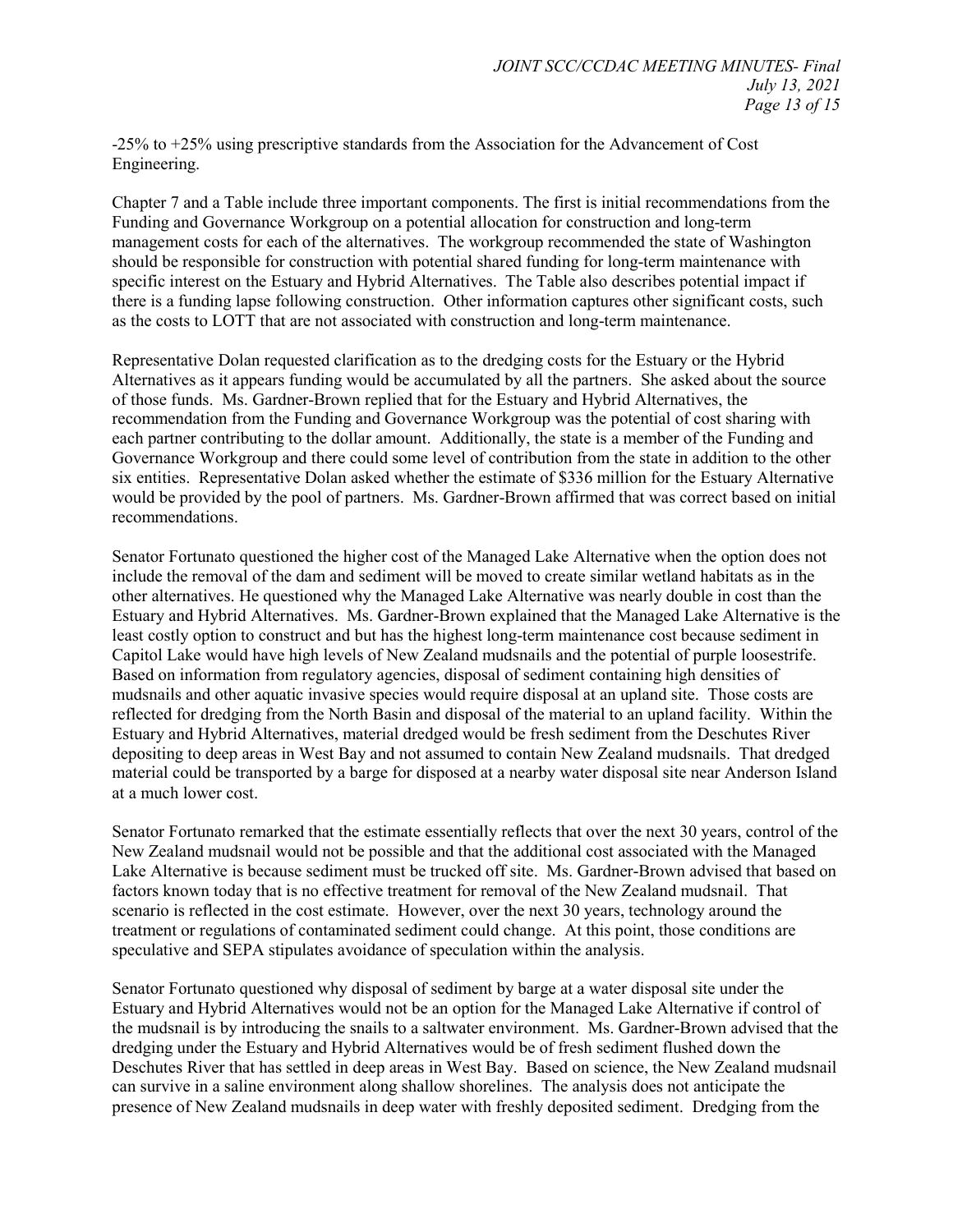deep navigational water reflects a low likelihood of the presence of New Zealand mudsnail whereas under the Managed Lake Alternative within the freshwater environment with no known ability to eradicate or reduce the population of mudsnails, there would be a presence in the sediment to be dredged.

Senator Fortunato spoke to the possibility of placing toads from New Zealand that serve as a natural control for mudsnails. However, there were some concerns about introducing those species into the system because of the uncertainties of relocating a natural predator for the mudsnail from New Zealand. Ms. Gardner-Brown said she was not aware of that possibility but that the option could be further explored.

Manager Larson offered that the Senator is also questioning the difference in costs for the initial dredge.

Senator Fortunato said the initial dredge would be used to construct the islands which would suffocate some of the mudsnails; however, maintenance dredging of sediment with elevated levels of snail densities would be trucked at a much higher cost and it just seems that a better option could be available at a much lower cost. Ms. Gardner-Brown concurred that the point is fair; however, disposal of contaminated dredge materials continues to be an ongoing discussion with the regulatory agencies.

Mr. Outlaw reviewed the timeline for the Draft EIS process. The 45-day public comment period ends on August 13, 2021. Following the closure of the public comment period, the project team will initiate the Preferred Alternative selection process and complete the Final EIS. The Preferred Alternative will be indentified in the Final EIS targeted for release in summer 2022 pending the extent of public comments and any additional technical analyses required.

Mr. Outlaw invited all viewers to review the Draft EIS and take advantage of virtual and physical engagement opportunities. An online open house is available 24/7 and kiosk signage has been updated around the North Basin. Virtual office hours will be hosted on July 14 and July 15, 2021. Briefings continue to local cities, Thurston County, and other entities. Comments can be submitted through the online forum, email, mail, and at the virtual public hearing on July 27, 2021.

Secretary Wyman questioned the reason for such a long delay in the selection of the Preferred Alternative until next year. Lieutenant Governor Heck advised that the public comment period closes on August 13, 2021. The release of the Final EIS next year is necessary to afford time for the project team to review all comments that might result in some modifications. Mr. Outlaw added that the normal comment period is only 30 days; the comment period was extended by an additional 15 days. Within the SEPA process, it is typical for a significant amount time before the Final EIS is released because of the amount and type of public comments.

Senator Fortunato asked about the responsible entity for making the decision on the Preferred Alternative. Acting Director Meyer responded that DES, as the lead SEPA agency, would be responsible for rendering the decision on the Preferred Alternative. However, as earlier noted, the purpose of information sharing and solicitation of comments is to ensure all information is considered. Scoring criteria have been established to rank the alternatives.

Lieutenant Governor Heck pointed out that although DES will render the decision on the Preferred Alternative, the decision is subject to approval by the Governor, as well as subject to action by the Legislature for funding. Additionally, within statutory language, the final decision would require approval by the SCC.

Senator Honeyford added that the decision would be a fiscal issue with the Capital Budget Committee.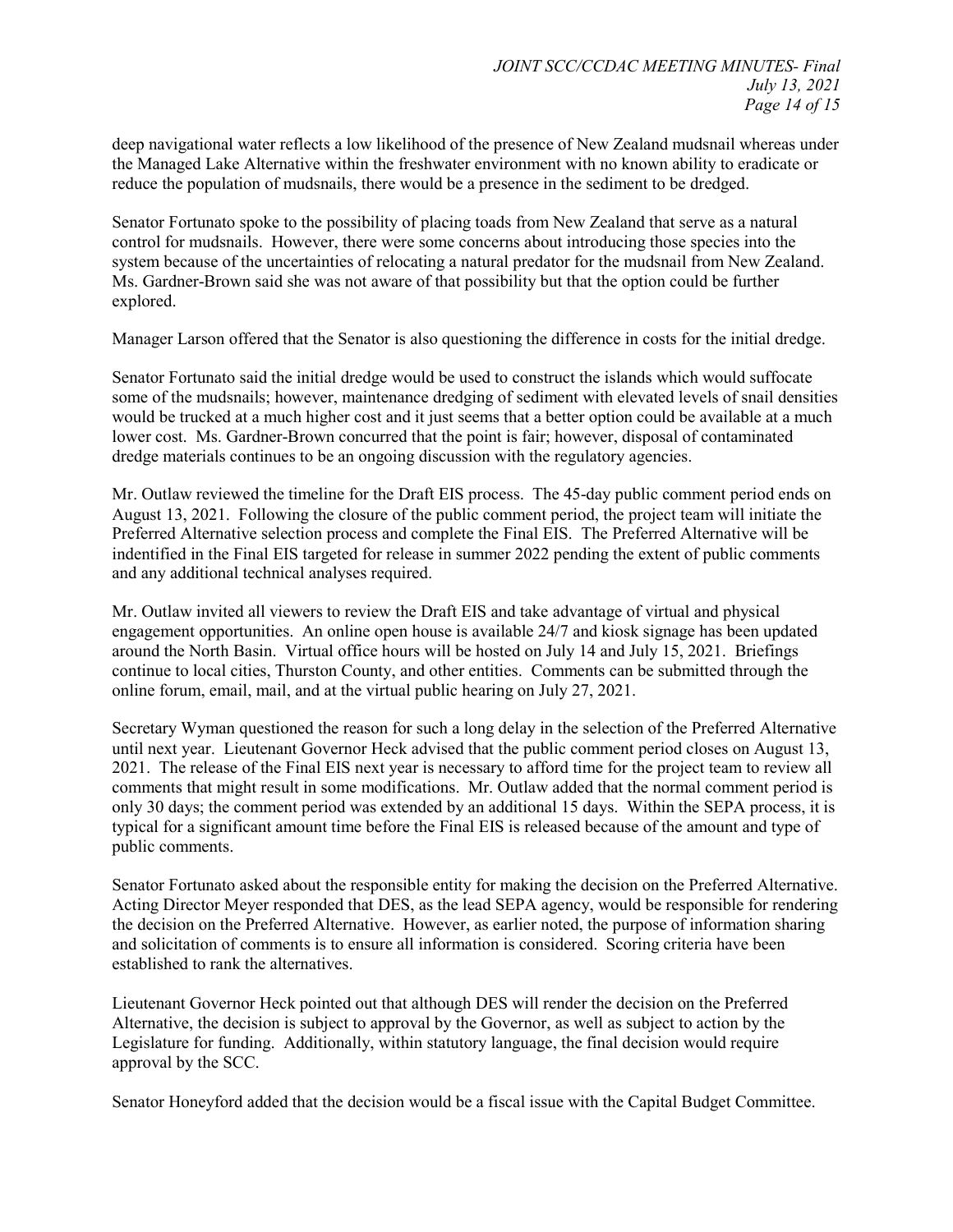Lieutenant Governor Heck invited final comments from EIS Project Manager Carrie Martin.

Manager Martin thanked members for their comments and questions and encouraged submission of additional comments from members and the public by August 13, 2021.

Lieutenant Governor Heck acknowledged his gratitude to the consultant team of Ms. Gardner-Brown, Mr. Outlaw, and Ms. Martin. The consultant's work has been thorough and professional. He thanked them for their efforts and work. All comments are due by August 13, 2021. Comments can be submitted at [www.capitollakedeschutesestuaryeis.org.](http://www.capitollakedeschutesestuaryeis.org/) The public hearing will be held on July 27, 2021.

Secretary Wyman expressed appreciation to the project team for their efforts. She is appreciative of DES leadership to move the issue forward.

Senator Fortunato thanked Manager Martin and Ms. Gardner-Brown for taking the time to brief him on the project.

Lieutenant Governor Heck thanked the team at DES for their efforts.

## **Future Announcements and Adjournmnet of Meeing –** *Action*

The next CCDAC meeting is scheduled on Thursday, September 16, 2021 at 10 a.m. The next SCC meeting is scheduled on Thursday, October, 7, 2021 at 10 a.m. He thanked members of both committees for participating in the meeting.

With no further business, Lieutenant Governor Heck adjourned the meeting at 2:45 p.m.

Prepared by Valerie L. Gow, Recording Secretary/President Puget Sound Meeting Services, psmsoly@earthlink.net

*Approved by SCC at the October 7, 2021 Meeting without modifications. All written public comments received prior to the meeting are attached in the form received.*